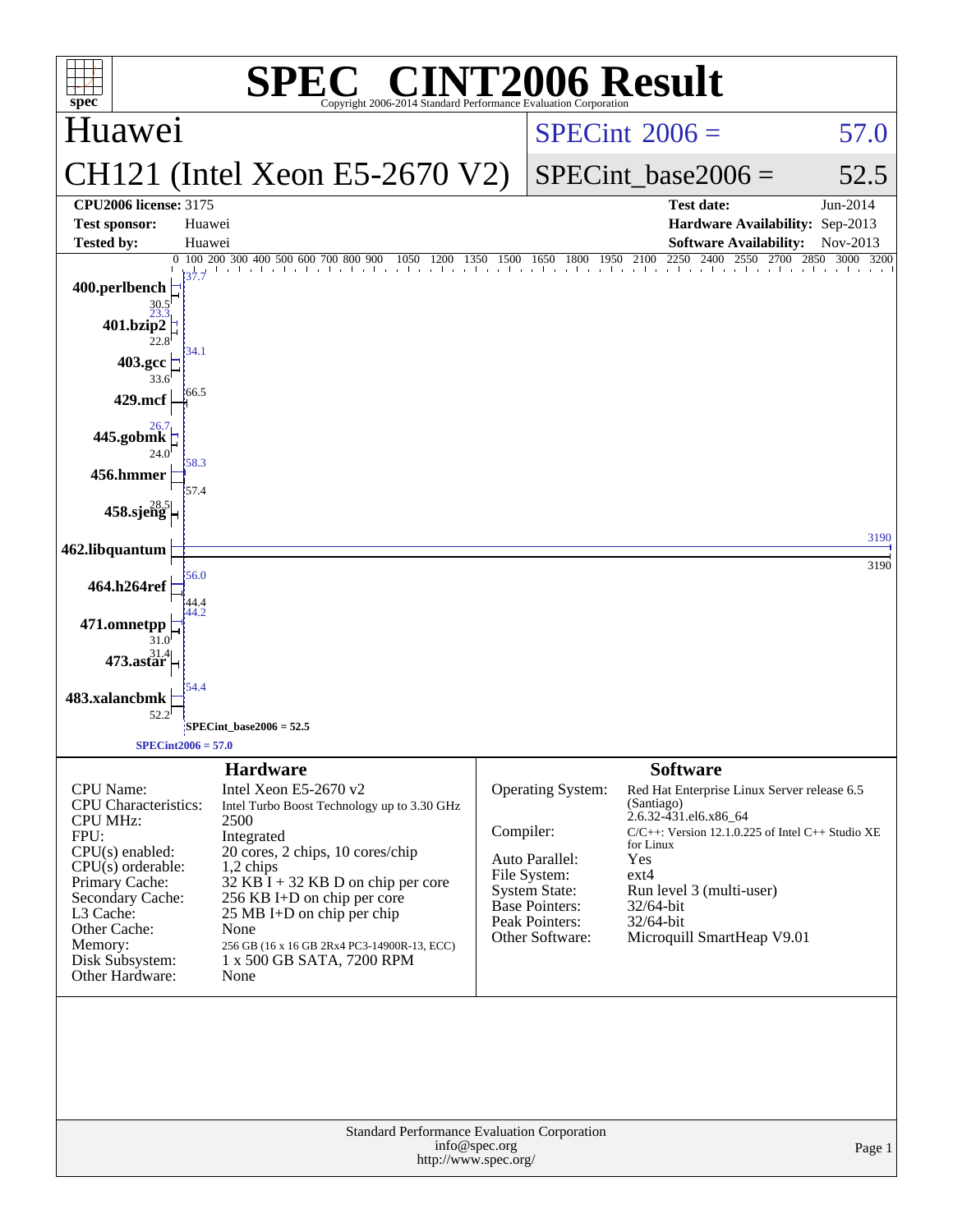

#### Huawei

# CH121 (Intel Xeon E5-2670 V2)

 $SPECint2006 = 57.0$  $SPECint2006 = 57.0$ 

**[CPU2006 license:](http://www.spec.org/auto/cpu2006/Docs/result-fields.html#CPU2006license)** 3175 **[Test date:](http://www.spec.org/auto/cpu2006/Docs/result-fields.html#Testdate)** Jun-2014 **[Test sponsor:](http://www.spec.org/auto/cpu2006/Docs/result-fields.html#Testsponsor)** Huawei **[Hardware Availability:](http://www.spec.org/auto/cpu2006/Docs/result-fields.html#HardwareAvailability)** Sep-2013 **[Tested by:](http://www.spec.org/auto/cpu2006/Docs/result-fields.html#Testedby)** Huawei **[Software Availability:](http://www.spec.org/auto/cpu2006/Docs/result-fields.html#SoftwareAvailability)** Nov-2013

SPECint base2006 =  $52.5$ 

#### **[Results Table](http://www.spec.org/auto/cpu2006/Docs/result-fields.html#ResultsTable)**

| <b>Base</b>    |              |                |              |                |       | <b>Peak</b>    |              |                |              |                |              |
|----------------|--------------|----------------|--------------|----------------|-------|----------------|--------------|----------------|--------------|----------------|--------------|
| <b>Seconds</b> | <b>Ratio</b> | <b>Seconds</b> | <b>Ratio</b> | <b>Seconds</b> | Ratio | <b>Seconds</b> | <b>Ratio</b> | <b>Seconds</b> | <b>Ratio</b> | <b>Seconds</b> | <b>Ratio</b> |
| 321            | 30.4         | 320            | 30.5         | 321            | 30.5  | 258            | 37.8         | 259            | 37.7         | 259            | 37.7         |
| 423            | 22.8         | 423            | 22.8         | 423            | 22.8  | 415            | 23.3         | 415            | 23.3         | 415            | 23.3         |
| <u>239</u>     | 33.6         | 239            | 33.7         | 240            | 33.6  | 236            | 34.1         | 236            | 34.1         | 237            | 34.0         |
| 137            | 66.5         | 137            | 66.5         | 139            | 65.7  | 137            | 66.5         | 137            | 66.5         | 139            | 65.7         |
| 437            | 24.0         | 437            | 24.0         | 437            | 24.0  | 393            | 26.7         | <u>393</u>     | 26.7         | 393            | 26.7         |
| 163            | 57.4         | 163            | 57.3         | 162            | 57.5  | 160            | 58.4         | <b>160</b>     | 58.3         | 161            | 58.0         |
| 425            | 28.5         | 425            | 28.5         | 425            | 28.5  | 425            | 28.5         | 425            | 28.5         | 425            | 28.5         |
| 6.50           | 3190         | 6.50           | 3190         | 6.50           | 3190  | 6.50           | 3190         | 6.50           | 3190         | 6.50           | 3190         |
| 499            | 44.4         | 499            | 44.4         | 498            | 44.4  | 395            | 56.0         | 395            | 56.0         | 396            | 55.9         |
| 202            | 31.0         | 191            | 32.7         | 202            | 31.0  | 141            | 44.2         | 141            | 44.3         | 142            | 43.9         |
| 224            | 31.3         | 223            | 31.4         | 223            | 31.4  | 224            | 31.3         | 223            | <u>31.4</u>  | 223            | 31.4         |
| 132            | 52.2         | 134            | 51.7         | 132            | 52.3  | 127            | 54.4         | 127            | 54.4         | 127            | 54.3         |
|                |              |                |              |                |       |                |              |                |              |                |              |

Results appear in the [order in which they were run.](http://www.spec.org/auto/cpu2006/Docs/result-fields.html#RunOrder) Bold underlined text [indicates a median measurement.](http://www.spec.org/auto/cpu2006/Docs/result-fields.html#Median)

#### **[Operating System Notes](http://www.spec.org/auto/cpu2006/Docs/result-fields.html#OperatingSystemNotes)**

Stack size set to unlimited using "ulimit -s unlimited"

#### **[Platform Notes](http://www.spec.org/auto/cpu2006/Docs/result-fields.html#PlatformNotes)**

 Sysinfo program /spec/config/sysinfo.rev6800 \$Rev: 6800 \$ \$Date:: 2011-10-11 #\$ 6f2ebdff5032aaa42e583f96b07f99d3 running on localhost.localdomain Wed Jun 25 16:36:52 2014 This section contains SUT (System Under Test) info as seen by some common utilities. To remove or add to this section, see: <http://www.spec.org/cpu2006/Docs/config.html#sysinfo> From /proc/cpuinfo model name : Intel(R) Xeon(R) CPU E5-2670 v2 @ 2.50GHz 2 "physical id"s (chips) 20 "processors" cores, siblings (Caution: counting these is hw and system dependent. The following excerpts from /proc/cpuinfo might not be reliable. Use with caution.) cpu cores : 10 siblings : 10 physical 0: cores 0 1 2 3 4 8 9 10 11 12 physical 1: cores 0 1 2 3 4 8 9 10 11 12 cache size : 25600 KB From /proc/meminfo MemTotal: 264478184 kB Continued on next page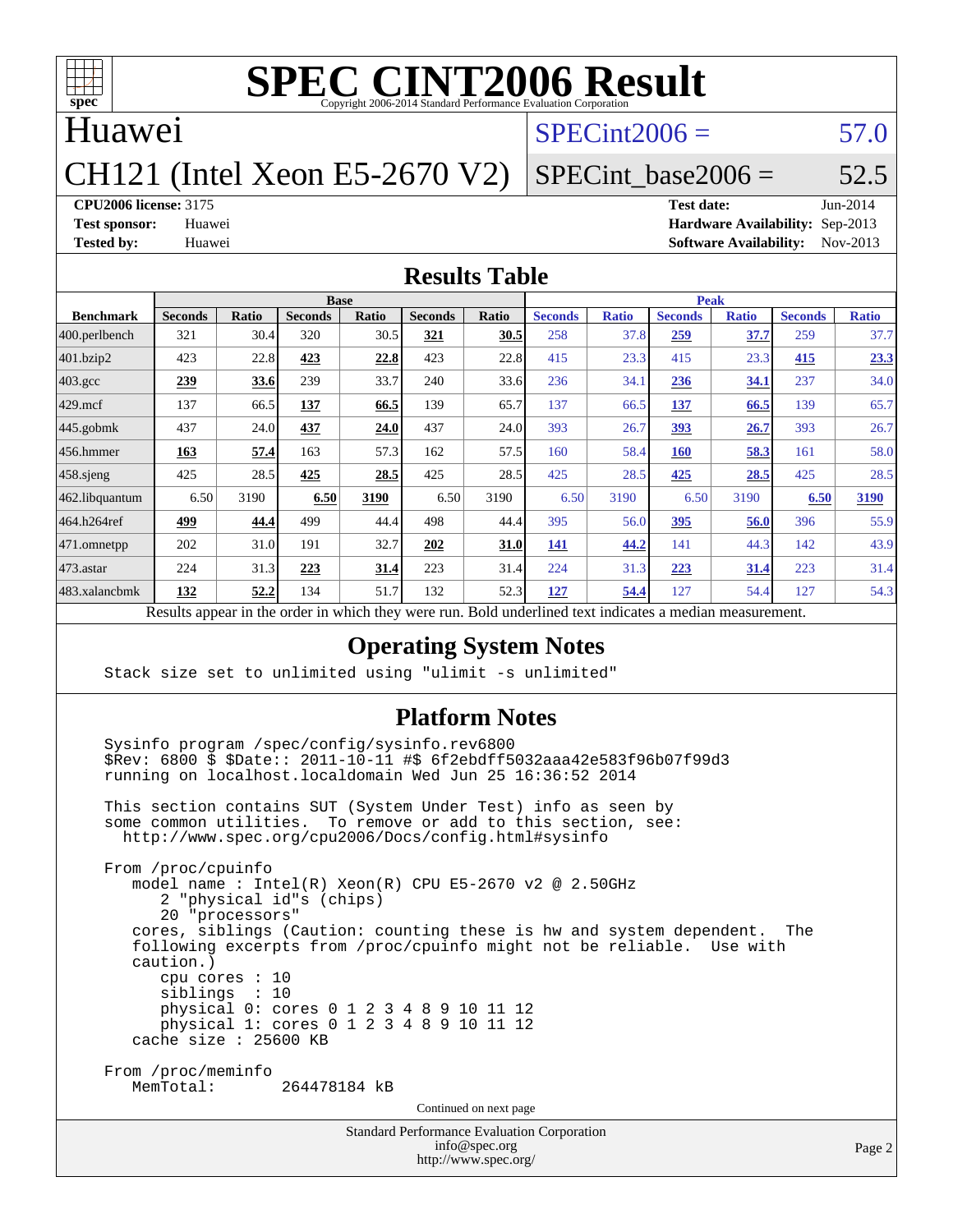| <b>SPEC CINT2006 Result</b><br>$spec^*$<br>Copyright 2006-2014 Standard Performance Evaluation Corporation                                                                                                                                                     |                                                                                                                 |  |  |  |  |  |  |  |
|----------------------------------------------------------------------------------------------------------------------------------------------------------------------------------------------------------------------------------------------------------------|-----------------------------------------------------------------------------------------------------------------|--|--|--|--|--|--|--|
| Huawei                                                                                                                                                                                                                                                         | $SPECint2006 =$<br>57.0                                                                                         |  |  |  |  |  |  |  |
| $CH121$ (Intel Xeon E5-2670 V2)                                                                                                                                                                                                                                | SPECint base2006 $=$<br>52.5                                                                                    |  |  |  |  |  |  |  |
| <b>CPU2006 license: 3175</b><br>Huawei<br><b>Test sponsor:</b><br><b>Tested by:</b><br>Huawei                                                                                                                                                                  | <b>Test date:</b><br>$Jun-2014$<br>Hardware Availability: Sep-2013<br><b>Software Availability:</b><br>Nov-2013 |  |  |  |  |  |  |  |
| <b>Platform Notes (Continued)</b>                                                                                                                                                                                                                              |                                                                                                                 |  |  |  |  |  |  |  |
| HugePages_Total:<br>0<br>2048 kB<br>Hugepagesize:                                                                                                                                                                                                              |                                                                                                                 |  |  |  |  |  |  |  |
| /usr/bin/lsb release -d<br>Red Hat Enterprise Linux Server release 6.5 (Santiago)                                                                                                                                                                              |                                                                                                                 |  |  |  |  |  |  |  |
| From /etc/*release* /etc/*version*<br>redhat-release: Red Hat Enterprise Linux Server release 6.5 (Santiago)<br>system-release: Red Hat Enterprise Linux Server release 6.5 (Santiago)<br>system-release-cpe: cpe:/o:redhat:enterprise_linux:6server:ga:server |                                                                                                                 |  |  |  |  |  |  |  |
| uname $-a$ :<br>Linux localhost.localdomain 2.6.32-431.el6.x86_64 #1 SMP Sun Nov 10 22:19:54<br>EST 2013 x86_64 x86_64 x86_64 GNU/Linux                                                                                                                        |                                                                                                                 |  |  |  |  |  |  |  |
| run-level 3 Jun 25 16:34                                                                                                                                                                                                                                       |                                                                                                                 |  |  |  |  |  |  |  |
| SPEC is set to: /spec<br>Type Size Used Avail Use% Mounted on<br>Filesystem<br>/dev/sda1<br>ext4 410G<br>80G 309G 21% /                                                                                                                                        |                                                                                                                 |  |  |  |  |  |  |  |
| Additional information from dmidecode:<br>Memory:<br>16x Micron 36JSF2G72PZ-1G9E1 16 GB 1867 MHz 2 rank                                                                                                                                                        |                                                                                                                 |  |  |  |  |  |  |  |
| (End of data from sysinfo program)                                                                                                                                                                                                                             |                                                                                                                 |  |  |  |  |  |  |  |
| <b>General Notes</b><br>Environment variables set by runspec before the start of the run:<br>$KMP_A$ FFINITY = "granularity=fine, compact, 0, 1"                                                                                                               |                                                                                                                 |  |  |  |  |  |  |  |

 Binaries compiled on a system with 2 x Xeon X5645 CPU + 16GB memory using RHEL 6.1 Transparent Huge Pages enabled with: echo always > /sys/kernel/mm/redhat\_transparent\_hugepage/enabled

LD\_LIBRARY\_PATH = "/spec/libs/32:/spec/libs/64"

## **[Base Compiler Invocation](http://www.spec.org/auto/cpu2006/Docs/result-fields.html#BaseCompilerInvocation)**

[C benchmarks](http://www.spec.org/auto/cpu2006/Docs/result-fields.html#Cbenchmarks): [icc -m64](http://www.spec.org/cpu2006/results/res2014q3/cpu2006-20140626-30035.flags.html#user_CCbase_intel_icc_64bit_f346026e86af2a669e726fe758c88044)

 $OMP_MUM_THREADS = "20"$ 

[C++ benchmarks:](http://www.spec.org/auto/cpu2006/Docs/result-fields.html#CXXbenchmarks) [icpc -m64](http://www.spec.org/cpu2006/results/res2014q3/cpu2006-20140626-30035.flags.html#user_CXXbase_intel_icpc_64bit_fc66a5337ce925472a5c54ad6a0de310)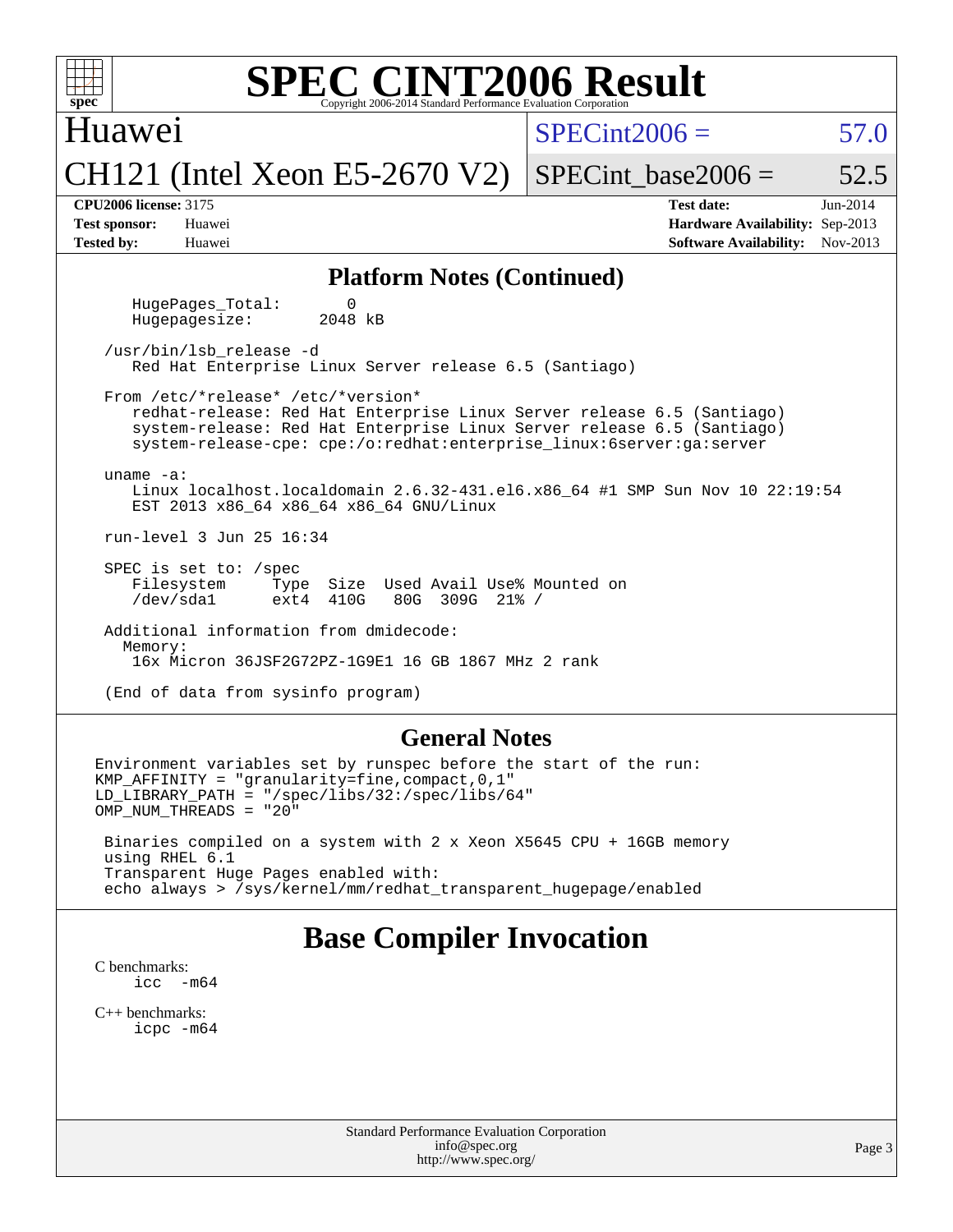

Huawei

 $SPECint2006 = 57.0$  $SPECint2006 = 57.0$ 

CH121 (Intel Xeon E5-2670 V2)

SPECint base2006 =  $52.5$ 

**[CPU2006 license:](http://www.spec.org/auto/cpu2006/Docs/result-fields.html#CPU2006license)** 3175 **[Test date:](http://www.spec.org/auto/cpu2006/Docs/result-fields.html#Testdate)** Jun-2014 **[Test sponsor:](http://www.spec.org/auto/cpu2006/Docs/result-fields.html#Testsponsor)** Huawei **[Hardware Availability:](http://www.spec.org/auto/cpu2006/Docs/result-fields.html#HardwareAvailability)** Sep-2013 **[Tested by:](http://www.spec.org/auto/cpu2006/Docs/result-fields.html#Testedby)** Huawei **[Software Availability:](http://www.spec.org/auto/cpu2006/Docs/result-fields.html#SoftwareAvailability)** Nov-2013

### **[Base Portability Flags](http://www.spec.org/auto/cpu2006/Docs/result-fields.html#BasePortabilityFlags)**

 400.perlbench: [-DSPEC\\_CPU\\_LP64](http://www.spec.org/cpu2006/results/res2014q3/cpu2006-20140626-30035.flags.html#b400.perlbench_basePORTABILITY_DSPEC_CPU_LP64) [-DSPEC\\_CPU\\_LINUX\\_X64](http://www.spec.org/cpu2006/results/res2014q3/cpu2006-20140626-30035.flags.html#b400.perlbench_baseCPORTABILITY_DSPEC_CPU_LINUX_X64) 401.bzip2: [-DSPEC\\_CPU\\_LP64](http://www.spec.org/cpu2006/results/res2014q3/cpu2006-20140626-30035.flags.html#suite_basePORTABILITY401_bzip2_DSPEC_CPU_LP64) 403.gcc: [-DSPEC\\_CPU\\_LP64](http://www.spec.org/cpu2006/results/res2014q3/cpu2006-20140626-30035.flags.html#suite_basePORTABILITY403_gcc_DSPEC_CPU_LP64) 429.mcf: [-DSPEC\\_CPU\\_LP64](http://www.spec.org/cpu2006/results/res2014q3/cpu2006-20140626-30035.flags.html#suite_basePORTABILITY429_mcf_DSPEC_CPU_LP64) 445.gobmk: [-DSPEC\\_CPU\\_LP64](http://www.spec.org/cpu2006/results/res2014q3/cpu2006-20140626-30035.flags.html#suite_basePORTABILITY445_gobmk_DSPEC_CPU_LP64) 456.hmmer: [-DSPEC\\_CPU\\_LP64](http://www.spec.org/cpu2006/results/res2014q3/cpu2006-20140626-30035.flags.html#suite_basePORTABILITY456_hmmer_DSPEC_CPU_LP64) 458.sjeng: [-DSPEC\\_CPU\\_LP64](http://www.spec.org/cpu2006/results/res2014q3/cpu2006-20140626-30035.flags.html#suite_basePORTABILITY458_sjeng_DSPEC_CPU_LP64) 462.libquantum: [-DSPEC\\_CPU\\_LP64](http://www.spec.org/cpu2006/results/res2014q3/cpu2006-20140626-30035.flags.html#suite_basePORTABILITY462_libquantum_DSPEC_CPU_LP64) [-DSPEC\\_CPU\\_LINUX](http://www.spec.org/cpu2006/results/res2014q3/cpu2006-20140626-30035.flags.html#b462.libquantum_baseCPORTABILITY_DSPEC_CPU_LINUX) 464.h264ref: [-DSPEC\\_CPU\\_LP64](http://www.spec.org/cpu2006/results/res2014q3/cpu2006-20140626-30035.flags.html#suite_basePORTABILITY464_h264ref_DSPEC_CPU_LP64) 471.omnetpp: [-DSPEC\\_CPU\\_LP64](http://www.spec.org/cpu2006/results/res2014q3/cpu2006-20140626-30035.flags.html#suite_basePORTABILITY471_omnetpp_DSPEC_CPU_LP64) 473.astar: [-DSPEC\\_CPU\\_LP64](http://www.spec.org/cpu2006/results/res2014q3/cpu2006-20140626-30035.flags.html#suite_basePORTABILITY473_astar_DSPEC_CPU_LP64) 483.xalancbmk: [-DSPEC\\_CPU\\_LP64](http://www.spec.org/cpu2006/results/res2014q3/cpu2006-20140626-30035.flags.html#suite_basePORTABILITY483_xalancbmk_DSPEC_CPU_LP64) [-DSPEC\\_CPU\\_LINUX](http://www.spec.org/cpu2006/results/res2014q3/cpu2006-20140626-30035.flags.html#b483.xalancbmk_baseCXXPORTABILITY_DSPEC_CPU_LINUX)

### **[Base Optimization Flags](http://www.spec.org/auto/cpu2006/Docs/result-fields.html#BaseOptimizationFlags)**

[C benchmarks](http://www.spec.org/auto/cpu2006/Docs/result-fields.html#Cbenchmarks):

[-xSSE4.2](http://www.spec.org/cpu2006/results/res2014q3/cpu2006-20140626-30035.flags.html#user_CCbase_f-xSSE42_f91528193cf0b216347adb8b939d4107) [-ipo](http://www.spec.org/cpu2006/results/res2014q3/cpu2006-20140626-30035.flags.html#user_CCbase_f-ipo) [-O3](http://www.spec.org/cpu2006/results/res2014q3/cpu2006-20140626-30035.flags.html#user_CCbase_f-O3) [-no-prec-div](http://www.spec.org/cpu2006/results/res2014q3/cpu2006-20140626-30035.flags.html#user_CCbase_f-no-prec-div) [-parallel](http://www.spec.org/cpu2006/results/res2014q3/cpu2006-20140626-30035.flags.html#user_CCbase_f-parallel) [-opt-prefetch](http://www.spec.org/cpu2006/results/res2014q3/cpu2006-20140626-30035.flags.html#user_CCbase_f-opt-prefetch) [-auto-p32](http://www.spec.org/cpu2006/results/res2014q3/cpu2006-20140626-30035.flags.html#user_CCbase_f-auto-p32)

[C++ benchmarks:](http://www.spec.org/auto/cpu2006/Docs/result-fields.html#CXXbenchmarks)

[-xSSE4.2](http://www.spec.org/cpu2006/results/res2014q3/cpu2006-20140626-30035.flags.html#user_CXXbase_f-xSSE42_f91528193cf0b216347adb8b939d4107) [-ipo](http://www.spec.org/cpu2006/results/res2014q3/cpu2006-20140626-30035.flags.html#user_CXXbase_f-ipo) [-O3](http://www.spec.org/cpu2006/results/res2014q3/cpu2006-20140626-30035.flags.html#user_CXXbase_f-O3) [-no-prec-div](http://www.spec.org/cpu2006/results/res2014q3/cpu2006-20140626-30035.flags.html#user_CXXbase_f-no-prec-div) [-opt-prefetch](http://www.spec.org/cpu2006/results/res2014q3/cpu2006-20140626-30035.flags.html#user_CXXbase_f-opt-prefetch) [-auto-p32](http://www.spec.org/cpu2006/results/res2014q3/cpu2006-20140626-30035.flags.html#user_CXXbase_f-auto-p32) [-Wl,-z,muldefs](http://www.spec.org/cpu2006/results/res2014q3/cpu2006-20140626-30035.flags.html#user_CXXbase_link_force_multiple1_74079c344b956b9658436fd1b6dd3a8a) [-L/smartheap -lsmartheap64](http://www.spec.org/cpu2006/results/res2014q3/cpu2006-20140626-30035.flags.html#user_CXXbase_SmartHeap64_5e654037dadeae1fe403ab4b4466e60b)

#### **[Base Other Flags](http://www.spec.org/auto/cpu2006/Docs/result-fields.html#BaseOtherFlags)**

[C benchmarks](http://www.spec.org/auto/cpu2006/Docs/result-fields.html#Cbenchmarks):

403.gcc: [-Dalloca=\\_alloca](http://www.spec.org/cpu2006/results/res2014q3/cpu2006-20140626-30035.flags.html#b403.gcc_baseEXTRA_CFLAGS_Dalloca_be3056838c12de2578596ca5467af7f3)

## **[Peak Compiler Invocation](http://www.spec.org/auto/cpu2006/Docs/result-fields.html#PeakCompilerInvocation)**

[C benchmarks \(except as noted below\)](http://www.spec.org/auto/cpu2006/Docs/result-fields.html#Cbenchmarksexceptasnotedbelow):

icc  $-m64$ 

400.perlbench: [icc -m32](http://www.spec.org/cpu2006/results/res2014q3/cpu2006-20140626-30035.flags.html#user_peakCCLD400_perlbench_intel_icc_a6a621f8d50482236b970c6ac5f55f93)

445.gobmk: [icc -m32](http://www.spec.org/cpu2006/results/res2014q3/cpu2006-20140626-30035.flags.html#user_peakCCLD445_gobmk_intel_icc_a6a621f8d50482236b970c6ac5f55f93)

464.h264ref: [icc -m32](http://www.spec.org/cpu2006/results/res2014q3/cpu2006-20140626-30035.flags.html#user_peakCCLD464_h264ref_intel_icc_a6a621f8d50482236b970c6ac5f55f93)

[C++ benchmarks \(except as noted below\):](http://www.spec.org/auto/cpu2006/Docs/result-fields.html#CXXbenchmarksexceptasnotedbelow) [icpc -m32](http://www.spec.org/cpu2006/results/res2014q3/cpu2006-20140626-30035.flags.html#user_CXXpeak_intel_icpc_4e5a5ef1a53fd332b3c49e69c3330699)

473.astar: [icpc -m64](http://www.spec.org/cpu2006/results/res2014q3/cpu2006-20140626-30035.flags.html#user_peakCXXLD473_astar_intel_icpc_64bit_fc66a5337ce925472a5c54ad6a0de310)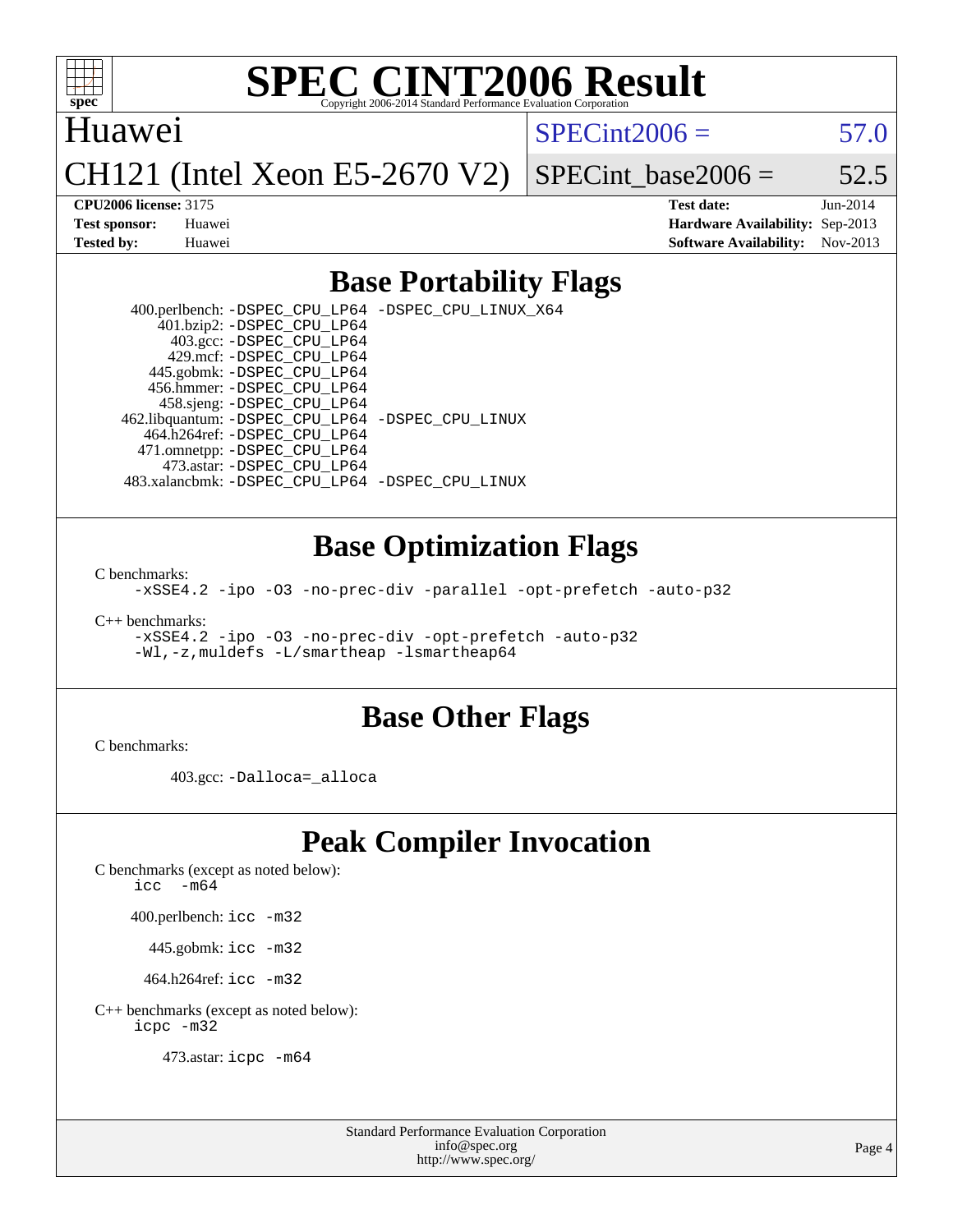

Huawei

 $SPECint2006 = 57.0$  $SPECint2006 = 57.0$ 

CH121 (Intel Xeon E5-2670 V2)

SPECint base2006 =  $52.5$ 

**[CPU2006 license:](http://www.spec.org/auto/cpu2006/Docs/result-fields.html#CPU2006license)** 3175 **[Test date:](http://www.spec.org/auto/cpu2006/Docs/result-fields.html#Testdate)** Jun-2014 **[Test sponsor:](http://www.spec.org/auto/cpu2006/Docs/result-fields.html#Testsponsor)** Huawei **[Hardware Availability:](http://www.spec.org/auto/cpu2006/Docs/result-fields.html#HardwareAvailability)** Sep-2013 **[Tested by:](http://www.spec.org/auto/cpu2006/Docs/result-fields.html#Testedby)** Huawei **[Software Availability:](http://www.spec.org/auto/cpu2006/Docs/result-fields.html#SoftwareAvailability)** Nov-2013

### **[Peak Portability Flags](http://www.spec.org/auto/cpu2006/Docs/result-fields.html#PeakPortabilityFlags)**

 400.perlbench: [-DSPEC\\_CPU\\_LINUX\\_IA32](http://www.spec.org/cpu2006/results/res2014q3/cpu2006-20140626-30035.flags.html#b400.perlbench_peakCPORTABILITY_DSPEC_CPU_LINUX_IA32) 401.bzip2: [-DSPEC\\_CPU\\_LP64](http://www.spec.org/cpu2006/results/res2014q3/cpu2006-20140626-30035.flags.html#suite_peakPORTABILITY401_bzip2_DSPEC_CPU_LP64) 403.gcc: [-DSPEC\\_CPU\\_LP64](http://www.spec.org/cpu2006/results/res2014q3/cpu2006-20140626-30035.flags.html#suite_peakPORTABILITY403_gcc_DSPEC_CPU_LP64) 429.mcf: [-DSPEC\\_CPU\\_LP64](http://www.spec.org/cpu2006/results/res2014q3/cpu2006-20140626-30035.flags.html#suite_peakPORTABILITY429_mcf_DSPEC_CPU_LP64) 456.hmmer: [-DSPEC\\_CPU\\_LP64](http://www.spec.org/cpu2006/results/res2014q3/cpu2006-20140626-30035.flags.html#suite_peakPORTABILITY456_hmmer_DSPEC_CPU_LP64) 458.sjeng: [-DSPEC\\_CPU\\_LP64](http://www.spec.org/cpu2006/results/res2014q3/cpu2006-20140626-30035.flags.html#suite_peakPORTABILITY458_sjeng_DSPEC_CPU_LP64) 462.libquantum: [-DSPEC\\_CPU\\_LP64](http://www.spec.org/cpu2006/results/res2014q3/cpu2006-20140626-30035.flags.html#suite_peakPORTABILITY462_libquantum_DSPEC_CPU_LP64) [-DSPEC\\_CPU\\_LINUX](http://www.spec.org/cpu2006/results/res2014q3/cpu2006-20140626-30035.flags.html#b462.libquantum_peakCPORTABILITY_DSPEC_CPU_LINUX) 473.astar: [-DSPEC\\_CPU\\_LP64](http://www.spec.org/cpu2006/results/res2014q3/cpu2006-20140626-30035.flags.html#suite_peakPORTABILITY473_astar_DSPEC_CPU_LP64) 483.xalancbmk: [-DSPEC\\_CPU\\_LINUX](http://www.spec.org/cpu2006/results/res2014q3/cpu2006-20140626-30035.flags.html#b483.xalancbmk_peakCXXPORTABILITY_DSPEC_CPU_LINUX)

## **[Peak Optimization Flags](http://www.spec.org/auto/cpu2006/Docs/result-fields.html#PeakOptimizationFlags)**

[C benchmarks](http://www.spec.org/auto/cpu2006/Docs/result-fields.html#Cbenchmarks):

 400.perlbench: [-xSSE4.2](http://www.spec.org/cpu2006/results/res2014q3/cpu2006-20140626-30035.flags.html#user_peakPASS2_CFLAGSPASS2_LDCFLAGS400_perlbench_f-xSSE42_f91528193cf0b216347adb8b939d4107)(pass 2) [-prof-gen](http://www.spec.org/cpu2006/results/res2014q3/cpu2006-20140626-30035.flags.html#user_peakPASS1_CFLAGSPASS1_LDCFLAGS400_perlbench_prof_gen_e43856698f6ca7b7e442dfd80e94a8fc)(pass 1) [-ipo](http://www.spec.org/cpu2006/results/res2014q3/cpu2006-20140626-30035.flags.html#user_peakPASS2_CFLAGSPASS2_LDCFLAGS400_perlbench_f-ipo)(pass 2) [-O3](http://www.spec.org/cpu2006/results/res2014q3/cpu2006-20140626-30035.flags.html#user_peakPASS2_CFLAGSPASS2_LDCFLAGS400_perlbench_f-O3)(pass 2) [-no-prec-div](http://www.spec.org/cpu2006/results/res2014q3/cpu2006-20140626-30035.flags.html#user_peakPASS2_CFLAGSPASS2_LDCFLAGS400_perlbench_f-no-prec-div)(pass 2) [-prof-use](http://www.spec.org/cpu2006/results/res2014q3/cpu2006-20140626-30035.flags.html#user_peakPASS2_CFLAGSPASS2_LDCFLAGS400_perlbench_prof_use_bccf7792157ff70d64e32fe3e1250b55)(pass 2) [-opt-prefetch](http://www.spec.org/cpu2006/results/res2014q3/cpu2006-20140626-30035.flags.html#user_peakCOPTIMIZE400_perlbench_f-opt-prefetch) [-ansi-alias](http://www.spec.org/cpu2006/results/res2014q3/cpu2006-20140626-30035.flags.html#user_peakCOPTIMIZE400_perlbench_f-ansi-alias) 401.bzip2: [-xSSE4.2](http://www.spec.org/cpu2006/results/res2014q3/cpu2006-20140626-30035.flags.html#user_peakPASS2_CFLAGSPASS2_LDCFLAGS401_bzip2_f-xSSE42_f91528193cf0b216347adb8b939d4107)(pass 2) [-prof-gen](http://www.spec.org/cpu2006/results/res2014q3/cpu2006-20140626-30035.flags.html#user_peakPASS1_CFLAGSPASS1_LDCFLAGS401_bzip2_prof_gen_e43856698f6ca7b7e442dfd80e94a8fc)(pass 1) [-ipo](http://www.spec.org/cpu2006/results/res2014q3/cpu2006-20140626-30035.flags.html#user_peakPASS2_CFLAGSPASS2_LDCFLAGS401_bzip2_f-ipo)(pass 2) [-O3](http://www.spec.org/cpu2006/results/res2014q3/cpu2006-20140626-30035.flags.html#user_peakPASS2_CFLAGSPASS2_LDCFLAGS401_bzip2_f-O3)(pass 2) [-no-prec-div](http://www.spec.org/cpu2006/results/res2014q3/cpu2006-20140626-30035.flags.html#user_peakCOPTIMIZEPASS2_CFLAGSPASS2_LDCFLAGS401_bzip2_f-no-prec-div) [-prof-use](http://www.spec.org/cpu2006/results/res2014q3/cpu2006-20140626-30035.flags.html#user_peakPASS2_CFLAGSPASS2_LDCFLAGS401_bzip2_prof_use_bccf7792157ff70d64e32fe3e1250b55)(pass 2) [-auto-ilp32](http://www.spec.org/cpu2006/results/res2014q3/cpu2006-20140626-30035.flags.html#user_peakCOPTIMIZE401_bzip2_f-auto-ilp32) [-opt-prefetch](http://www.spec.org/cpu2006/results/res2014q3/cpu2006-20140626-30035.flags.html#user_peakCOPTIMIZE401_bzip2_f-opt-prefetch) [-ansi-alias](http://www.spec.org/cpu2006/results/res2014q3/cpu2006-20140626-30035.flags.html#user_peakCOPTIMIZE401_bzip2_f-ansi-alias) 403.gcc: [-xAVX](http://www.spec.org/cpu2006/results/res2014q3/cpu2006-20140626-30035.flags.html#user_peakCOPTIMIZE403_gcc_f-xAVX) [-ipo](http://www.spec.org/cpu2006/results/res2014q3/cpu2006-20140626-30035.flags.html#user_peakCOPTIMIZE403_gcc_f-ipo) [-O3](http://www.spec.org/cpu2006/results/res2014q3/cpu2006-20140626-30035.flags.html#user_peakCOPTIMIZE403_gcc_f-O3) [-no-prec-div](http://www.spec.org/cpu2006/results/res2014q3/cpu2006-20140626-30035.flags.html#user_peakCOPTIMIZE403_gcc_f-no-prec-div) [-inline-calloc](http://www.spec.org/cpu2006/results/res2014q3/cpu2006-20140626-30035.flags.html#user_peakCOPTIMIZE403_gcc_f-inline-calloc) [-opt-malloc-options=3](http://www.spec.org/cpu2006/results/res2014q3/cpu2006-20140626-30035.flags.html#user_peakCOPTIMIZE403_gcc_f-opt-malloc-options_13ab9b803cf986b4ee62f0a5998c2238) [-auto-ilp32](http://www.spec.org/cpu2006/results/res2014q3/cpu2006-20140626-30035.flags.html#user_peakCOPTIMIZE403_gcc_f-auto-ilp32)  $429$ .mcf: basepeak = yes 445.gobmk: [-xSSE4.2](http://www.spec.org/cpu2006/results/res2014q3/cpu2006-20140626-30035.flags.html#user_peakPASS2_CFLAGSPASS2_LDCFLAGS445_gobmk_f-xSSE42_f91528193cf0b216347adb8b939d4107)(pass 2) [-prof-gen](http://www.spec.org/cpu2006/results/res2014q3/cpu2006-20140626-30035.flags.html#user_peakPASS1_CFLAGSPASS1_LDCFLAGS445_gobmk_prof_gen_e43856698f6ca7b7e442dfd80e94a8fc)(pass 1) [-prof-use](http://www.spec.org/cpu2006/results/res2014q3/cpu2006-20140626-30035.flags.html#user_peakPASS2_CFLAGSPASS2_LDCFLAGS445_gobmk_prof_use_bccf7792157ff70d64e32fe3e1250b55)(pass 2) [-ansi-alias](http://www.spec.org/cpu2006/results/res2014q3/cpu2006-20140626-30035.flags.html#user_peakCOPTIMIZE445_gobmk_f-ansi-alias) 456.hmmer: [-xSSE4.2](http://www.spec.org/cpu2006/results/res2014q3/cpu2006-20140626-30035.flags.html#user_peakCOPTIMIZE456_hmmer_f-xSSE42_f91528193cf0b216347adb8b939d4107) [-ipo](http://www.spec.org/cpu2006/results/res2014q3/cpu2006-20140626-30035.flags.html#user_peakCOPTIMIZE456_hmmer_f-ipo) [-O3](http://www.spec.org/cpu2006/results/res2014q3/cpu2006-20140626-30035.flags.html#user_peakCOPTIMIZE456_hmmer_f-O3) [-no-prec-div](http://www.spec.org/cpu2006/results/res2014q3/cpu2006-20140626-30035.flags.html#user_peakCOPTIMIZE456_hmmer_f-no-prec-div) [-unroll2](http://www.spec.org/cpu2006/results/res2014q3/cpu2006-20140626-30035.flags.html#user_peakCOPTIMIZE456_hmmer_f-unroll_784dae83bebfb236979b41d2422d7ec2) [-auto-ilp32](http://www.spec.org/cpu2006/results/res2014q3/cpu2006-20140626-30035.flags.html#user_peakCOPTIMIZE456_hmmer_f-auto-ilp32) [-ansi-alias](http://www.spec.org/cpu2006/results/res2014q3/cpu2006-20140626-30035.flags.html#user_peakCOPTIMIZE456_hmmer_f-ansi-alias) 458.sjeng: basepeak = yes 462.libquantum: [-xAVX](http://www.spec.org/cpu2006/results/res2014q3/cpu2006-20140626-30035.flags.html#user_peakCOPTIMIZE462_libquantum_f-xAVX) [-ipo](http://www.spec.org/cpu2006/results/res2014q3/cpu2006-20140626-30035.flags.html#user_peakCOPTIMIZE462_libquantum_f-ipo) [-O3](http://www.spec.org/cpu2006/results/res2014q3/cpu2006-20140626-30035.flags.html#user_peakCOPTIMIZE462_libquantum_f-O3) [-no-prec-div](http://www.spec.org/cpu2006/results/res2014q3/cpu2006-20140626-30035.flags.html#user_peakCOPTIMIZE462_libquantum_f-no-prec-div) [-parallel](http://www.spec.org/cpu2006/results/res2014q3/cpu2006-20140626-30035.flags.html#user_peakCOPTIMIZE462_libquantum_f-parallel) [-opt-prefetch](http://www.spec.org/cpu2006/results/res2014q3/cpu2006-20140626-30035.flags.html#user_peakCOPTIMIZE462_libquantum_f-opt-prefetch) [-auto-p32](http://www.spec.org/cpu2006/results/res2014q3/cpu2006-20140626-30035.flags.html#user_peakCOPTIMIZE462_libquantum_f-auto-p32) 464.h264ref: [-xSSE4.2](http://www.spec.org/cpu2006/results/res2014q3/cpu2006-20140626-30035.flags.html#user_peakPASS2_CFLAGSPASS2_LDCFLAGS464_h264ref_f-xSSE42_f91528193cf0b216347adb8b939d4107)(pass 2) [-prof-gen](http://www.spec.org/cpu2006/results/res2014q3/cpu2006-20140626-30035.flags.html#user_peakPASS1_CFLAGSPASS1_LDCFLAGS464_h264ref_prof_gen_e43856698f6ca7b7e442dfd80e94a8fc)(pass 1) [-ipo](http://www.spec.org/cpu2006/results/res2014q3/cpu2006-20140626-30035.flags.html#user_peakPASS2_CFLAGSPASS2_LDCFLAGS464_h264ref_f-ipo)(pass 2) [-O3](http://www.spec.org/cpu2006/results/res2014q3/cpu2006-20140626-30035.flags.html#user_peakPASS2_CFLAGSPASS2_LDCFLAGS464_h264ref_f-O3)(pass 2) [-no-prec-div](http://www.spec.org/cpu2006/results/res2014q3/cpu2006-20140626-30035.flags.html#user_peakPASS2_CFLAGSPASS2_LDCFLAGS464_h264ref_f-no-prec-div)(pass 2) [-prof-use](http://www.spec.org/cpu2006/results/res2014q3/cpu2006-20140626-30035.flags.html#user_peakPASS2_CFLAGSPASS2_LDCFLAGS464_h264ref_prof_use_bccf7792157ff70d64e32fe3e1250b55)(pass 2) [-unroll2](http://www.spec.org/cpu2006/results/res2014q3/cpu2006-20140626-30035.flags.html#user_peakCOPTIMIZE464_h264ref_f-unroll_784dae83bebfb236979b41d2422d7ec2) [-ansi-alias](http://www.spec.org/cpu2006/results/res2014q3/cpu2006-20140626-30035.flags.html#user_peakCOPTIMIZE464_h264ref_f-ansi-alias) [C++ benchmarks:](http://www.spec.org/auto/cpu2006/Docs/result-fields.html#CXXbenchmarks) 471.omnetpp: [-xSSE4.2](http://www.spec.org/cpu2006/results/res2014q3/cpu2006-20140626-30035.flags.html#user_peakPASS2_CXXFLAGSPASS2_LDCXXFLAGS471_omnetpp_f-xSSE42_f91528193cf0b216347adb8b939d4107)(pass 2) [-prof-gen](http://www.spec.org/cpu2006/results/res2014q3/cpu2006-20140626-30035.flags.html#user_peakPASS1_CXXFLAGSPASS1_LDCXXFLAGS471_omnetpp_prof_gen_e43856698f6ca7b7e442dfd80e94a8fc)(pass 1) [-ipo](http://www.spec.org/cpu2006/results/res2014q3/cpu2006-20140626-30035.flags.html#user_peakPASS2_CXXFLAGSPASS2_LDCXXFLAGS471_omnetpp_f-ipo)(pass 2) [-O3](http://www.spec.org/cpu2006/results/res2014q3/cpu2006-20140626-30035.flags.html#user_peakPASS2_CXXFLAGSPASS2_LDCXXFLAGS471_omnetpp_f-O3)(pass 2) [-no-prec-div](http://www.spec.org/cpu2006/results/res2014q3/cpu2006-20140626-30035.flags.html#user_peakPASS2_CXXFLAGSPASS2_LDCXXFLAGS471_omnetpp_f-no-prec-div)(pass 2) [-prof-use](http://www.spec.org/cpu2006/results/res2014q3/cpu2006-20140626-30035.flags.html#user_peakPASS2_CXXFLAGSPASS2_LDCXXFLAGS471_omnetpp_prof_use_bccf7792157ff70d64e32fe3e1250b55)(pass 2) [-opt-ra-region-strategy=block](http://www.spec.org/cpu2006/results/res2014q3/cpu2006-20140626-30035.flags.html#user_peakCXXOPTIMIZE471_omnetpp_f-opt-ra-region-strategy_5382940c29ea30302d682fc74bfe0147) [-ansi-alias](http://www.spec.org/cpu2006/results/res2014q3/cpu2006-20140626-30035.flags.html#user_peakCXXOPTIMIZE471_omnetpp_f-ansi-alias) [-Wl,-z,muldefs](http://www.spec.org/cpu2006/results/res2014q3/cpu2006-20140626-30035.flags.html#user_peakEXTRA_LDFLAGS471_omnetpp_link_force_multiple1_74079c344b956b9658436fd1b6dd3a8a) [-L/smartheap -lsmartheap](http://www.spec.org/cpu2006/results/res2014q3/cpu2006-20140626-30035.flags.html#user_peakEXTRA_LIBS471_omnetpp_SmartHeap_7c9e394a5779e1a7fec7c221e123830c) Continued on next page